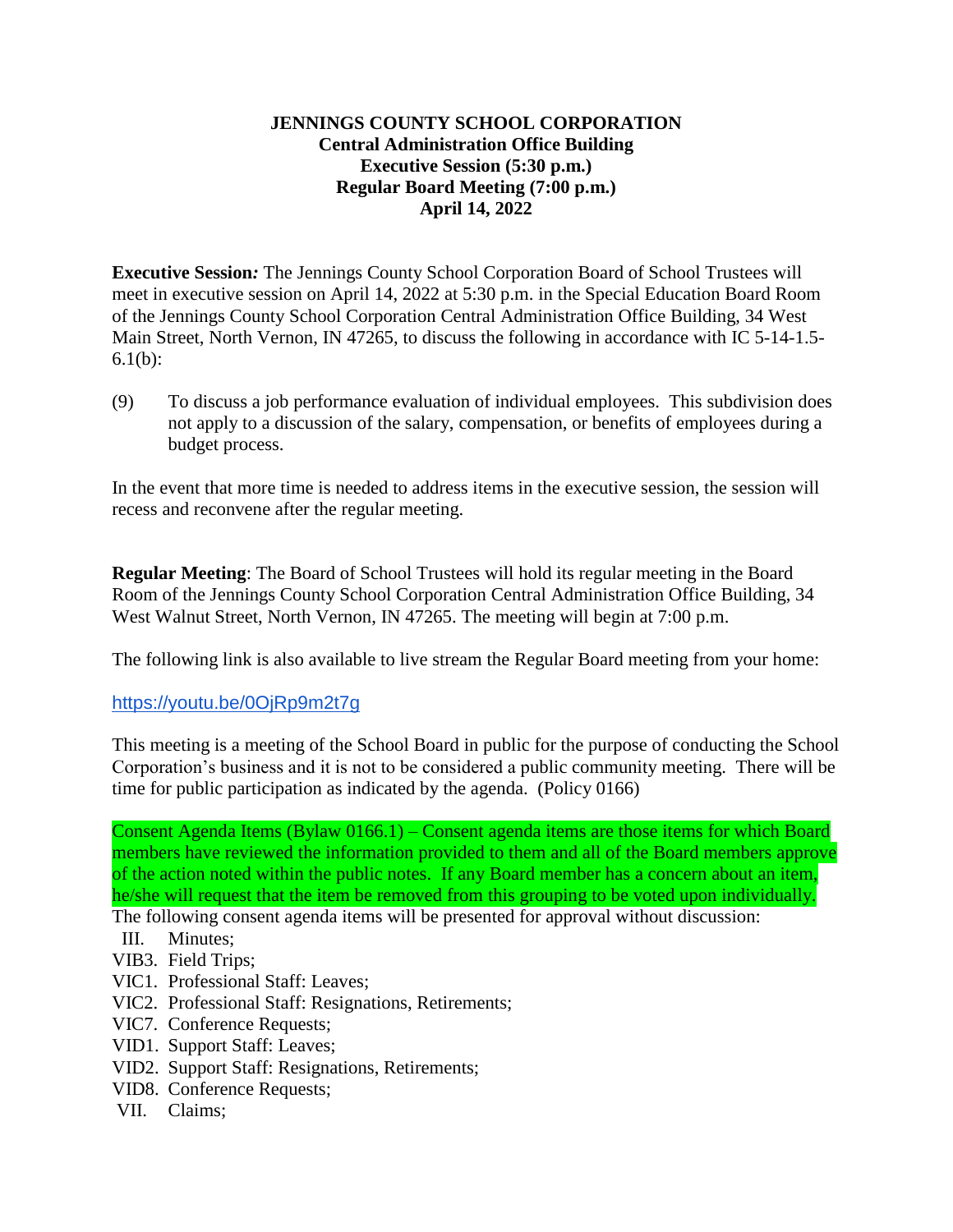Agenda Information Items – Information items are those items that the Board members are given to review. If a Board member wishes to discuss any of these items, he/she will indicate that the item(s) be removed from this grouping for discussion during the meeting.

The following information items will be shared with the Board:

VIF2. March Fund Report

- VIIIA1. North Vernon Redevelopment Commission Meeting Minutes 2/28/2022.
- VIIIA2. Area Plan Commission Meeting Minutes 3/7/2022.
- VIIIA3. Essential Service Committee Meeting Minutes 3/15/2022.

## **Agenda**

I. Pledge

The President will open the meeting with the Pledge of Allegiance.

- II. Consent Agenda Items
- III. Minutes of the Executive Session and the Regular Board Meeting of March 10, 2022.
- IV. Community Non-Agenda Items
	- The President will ask if anyone would like to speak on an item not on the agenda.
	- **Stronger Together Recognition** 
		- > JCHS Eric Kelley
		- > JCMS Missy Vance

2022 JCS Spelling Bee Participants

- $\triangleright$  BCE Camryn Brooks, 6<sup>th</sup> Grade & Coraline Stevens, 5<sup>th</sup> Grade
- $\triangleright$  GCE Delaynee Ritz, 5<sup>th</sup> Grade & Solomon Shaw, 6<sup>th</sup> Grade
- $\triangleright$  HE Sebastian White, 6<sup>th</sup> Grade & Peyton Collett, 6<sup>th</sup> Grade
- $\triangleright$  JCMS Molly Wathen, 8<sup>th</sup> Grade & Abby Vance, 7<sup>th</sup> Grade
- $\triangleright$  NVE Abby Patterson, 3<sup>rd</sup> Grade & Zella Tascott, 5<sup>th</sup> Grade
- $\triangleright$  STM Heidi Hughes, 7<sup>th</sup> Grade & Drew Spurlock, 6<sup>th</sup> Grade
- $\triangleright$  SCE Mariela Claudio-Hernandez, 5<sup>th</sup> Grade & Issabelle Littiken. 6<sup>th</sup> Grade
- $\triangleright$  SE Chance Tidwell, 4<sup>th</sup> Grade & Madelyn Crockett, 5<sup>th</sup> Grade
- **JCMS** Presentation
- V. Old Business
	- A. NEOLA
		- 1. NEOLA Policy 167.3, Public Participation at Board Meetings, Second Reading.
		- 2. NEOLA Policy 1220, Employment of the Superintendent, Second Reading.
		- 3. NEOLA Policy 1520, Employment of Administrators in Addition to the Superintendent, Second Reading.
		- 4. NEOLA Policy 2262, Latch-Key Programs, Second Reading.
		- 5. NEOLA Policy 2370.03, Indiana Course Access Program Delete, Second Reading.
		- 6. NEOLA Policy 2603, School Performance Internet Dashboard, Second Reading.
		- 7. NEOLA Policy 3120.08, Employment of Personnel for Extracurricular Activities, Second Reading.
		- 8. NEOLA Policy 3120.11, Public Hearing Before Commencement of Collective Bargaining and Public Meeting Before Ratification of Tentative Agreement, Second Reading.
		- 9. NEOLA Policy 3214, Staff Gifts, Second Reading.
		- 10. NEOLA Policy 3220, Staff Evaluation, Second Reading.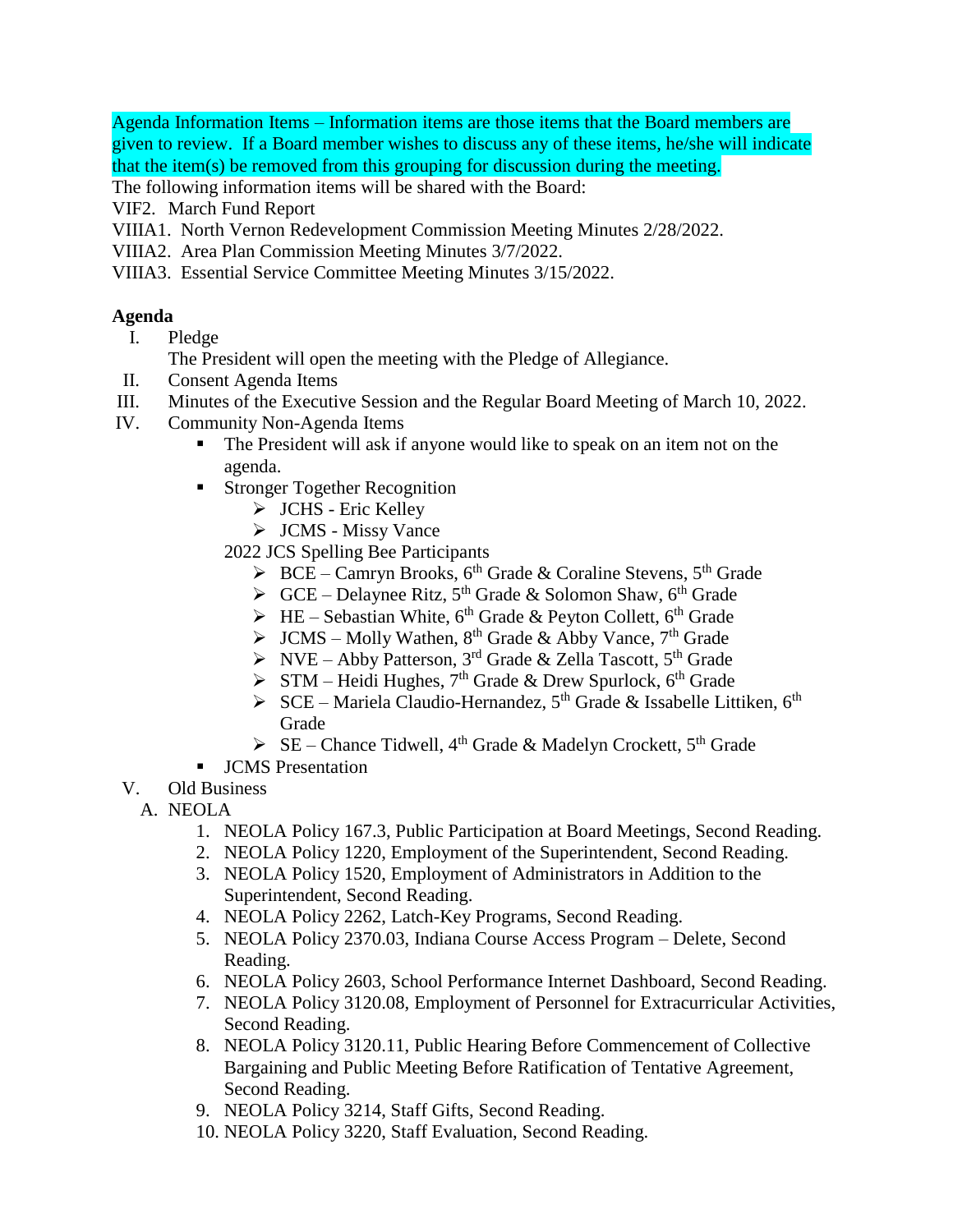- VI. New Business
	- A. Administration (Policy 1000)
		- 1. Renewal of Administrator Contracts, Approval
	- B. Programs (Policy 2000)
		- 1. 2022-2023 Student Handbooks, Inform
		- 2. 2022 Summer Student Programs, Inform
		- 3. Field Trips
			- Anna Poore and Tevin Shoultz, JCHS Senior Class, Bear Creek Farm-Commiskey, IN, Holiday World-Santa Claus, IN, and Blues Canoe Livery-Edinburgh, IN, 5/21-5/23/2022.
	- C. Professional Staff (Policy 3000)
		- 1. Leaves
		- 2. Resignations/Retirements
		- 3. Recommendations
		- 4. Permission to Post 4 JCHS Certified Summer School Position, Approval
		- 5. Permission to Post 14 Certified Summer Tutoring Elementary Program Positions (18 days), Approval
		- 6. Permission to Post 3 Certified IREAD Remediation Summer Program Positions (4 days), Approval
		- 7. Conference Requests
			- Matt Staples, 2022 School Resource Officer Conference, Michigan City, IN, 6/22 – 6/24/2022.
			- > Tim Poer, School Transportation Assoc. of IN Conference, Westfield, IN,  $6/7 - 6/9/2022$ .
			- Shannon Lacoursiere, Philip Marsh, & Myra Fischvogt, IASBO Annual Conference, French Lick, IN., 5/4 -5/6/2022.
	- D. Support Staff (Policy 4000)
		- 1. Leaves
		- 2. Resignations/Retirements
		- 3. Recommendations
		- 4. Permission to Post 1 JCHS Summer School Non-Certified Staff (Para Pro), Approval
		- 5. Permission to Post 12 Non-Certified Para Professionals for Summer Tutoring Elementary Program Positions (18 days), Approval
		- 6. Permission to Post 1 Non-Certified Para Professional for IREAD Remediation Summer Program Position (4 days), Approval
		- 7. Permission to Post Summer Internship Positions, Approval
			- 3 Grounds Worker Positions
			- $\triangleright$  4 Technology Positions
			- $\triangleright$  1 Central Office Assistant Position
			- $\geq 1$  Bus Mechanic Position
			- $\triangleright$  6 Custodial Positions
			- $\geq 2$  Maintenance Intern Positions Fall
		- 8. Conference Requests
	- E. Students (Policy 5000)
		- 1. 2022 2023 Non-Resident Student Transfer Cut-Off Date of May 24, 2023, Approval